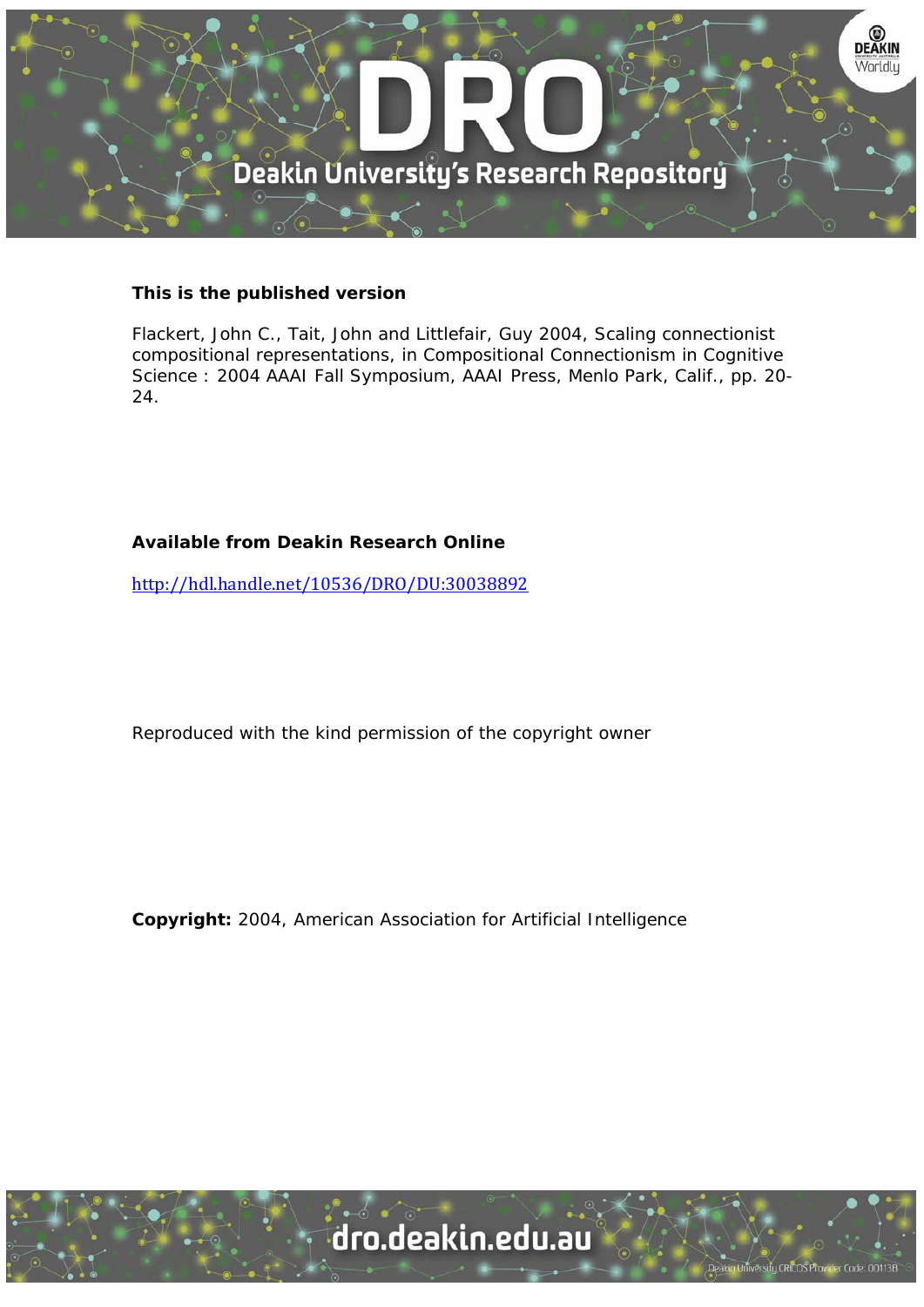# **Scaling Connectionist Compositional Representations**

**John Tait** 

**John C. Flackett** 

Faculty of Technology Southampton Institute Southampton, SO14 0RD, UK john.flackett@solent.ac.uk

#### **Abstract**

The Recursive Auto-Associative Memory (RAAM) has come to dominate connectionist investigations into representing compositional structure. Although an adequate model when dealing with limited data, the capacity of RAAM to scale-up to real-world tasks has been frequently questioned. RAAM networks are difficult to train (due to the moving target effect) and as such training times can be lengthy. Investigations into RAAM have produced many variants in an attempt to overcome such limitations. We outline how one such model ((S)RAAM) is able to quickly produce contextsensitive representations that may be used to aid a deterministic parsing process. By substituting a symbolic stack in an existing hybrid parser, we show that (S)RAAM is more than capable of encoding the realworld data sets employed. We conclude by suggesting that models such as (S)RAAM offer valuable insights into the features of connectionist compositional representations.

#### **Introduction**

Connectionist architectures, such as the feed-forward back-propagation network (Rumelhart & McClelland 1986), can form non-linear associations between input and output data. However, they are limited inasmuch as they fail to capture any combinatorial structure in which the data belongs. This compositional gauntlet laid at the feet of connectionists (Fodor & Pylyshyn 1988), sparked a multitude of techniques that allow recursive structures to be encoded (Pollack 1990; Smolensky 1990; Touretzky 1990; Plate 1995). Of these techniques, it is Pollack's (1990) Recursive Auto-Associative Memory (RAAM) that has dominated research activities involving connectionist compositional representations. Many studies concerned with achieving a better understanding of RAAM based models and the properties of their representations have been undertaken (Chalmers 1990; Blank, Meeden, & Marshall 1992; Balogh 1994; Bodén & Niklasson 1995; Kwasny & Kalman 1995; Hammerton 1998). Even so, it is well known that connectionism is a difficult medium to work with when dealing with large amounts of data.

 $\overline{a}$ 

School of Computing and Technology University of Sunderland Sunderland, SR6 0DD, UK john.tait@sunderland.ac.uk

### **Guy Littlefair**

Faculty of Technology Southampton Institute Southampton, SO14 0RD, UK guy.littlefair@solent.ac.uk

Long and difficult training may ultimately lead to poor learning and limited, if any, generalization capabilities. In order to utilize recursive, structured connectionist representations, in non-trivial applications (such as natural language processing), we must address both the underlying compositional representation and the storage capacity of the network.

### **Recursive Auto-Associative Memory - RAAM**

Essentially a feed-forward network, RAAM is able to encode symbolic structures, such as sequences and trees, by deriving compressed internal representations recursively. The network learns to produce on the output layer whatever is presented on the input layer, and in doing so, constructs a compressed representation of the input on the hidden layer. This compressed representation is then fed back into the network with more input, which creates a further compressed representation that is a composition of the initial compressed representation and the new input. Retrieval of encoded structures is achieved by presenting the compressed representation to the decoder (hidden layer + output layer), which then performs the decode operation (recursively). Unfortunately, the recursion within RAAM results in the network having to learn input patterns that are constantly changing. This property, known as the *moving target effect*, means that the output layer can never perfectly match what is presented on the input layer. It is therefore necessary to cease training when a certain tolerance is reached. Achieving this stopping condition can be difficult and is, for the most part, inordinately time consuming. Another problem with RAAM is that the identification of terminals (leaf nodes of a structure) within the structured representations can be difficult upon reconstruction, and this problem seems to increase with the depth and complexity of a structure that is encoded (Blair 1997). A final limitation with RAAM is that it is only able to encode fixed-valance trees, thus precluding the use of certain types of data.

 Many variants of the original RAAM model have been proposed in an effort to overcome the initial

<span id="page-1-0"></span>Copyright (c) 2004, American Association for Artificial Intelligence (www.aaai.org). All rights reserved.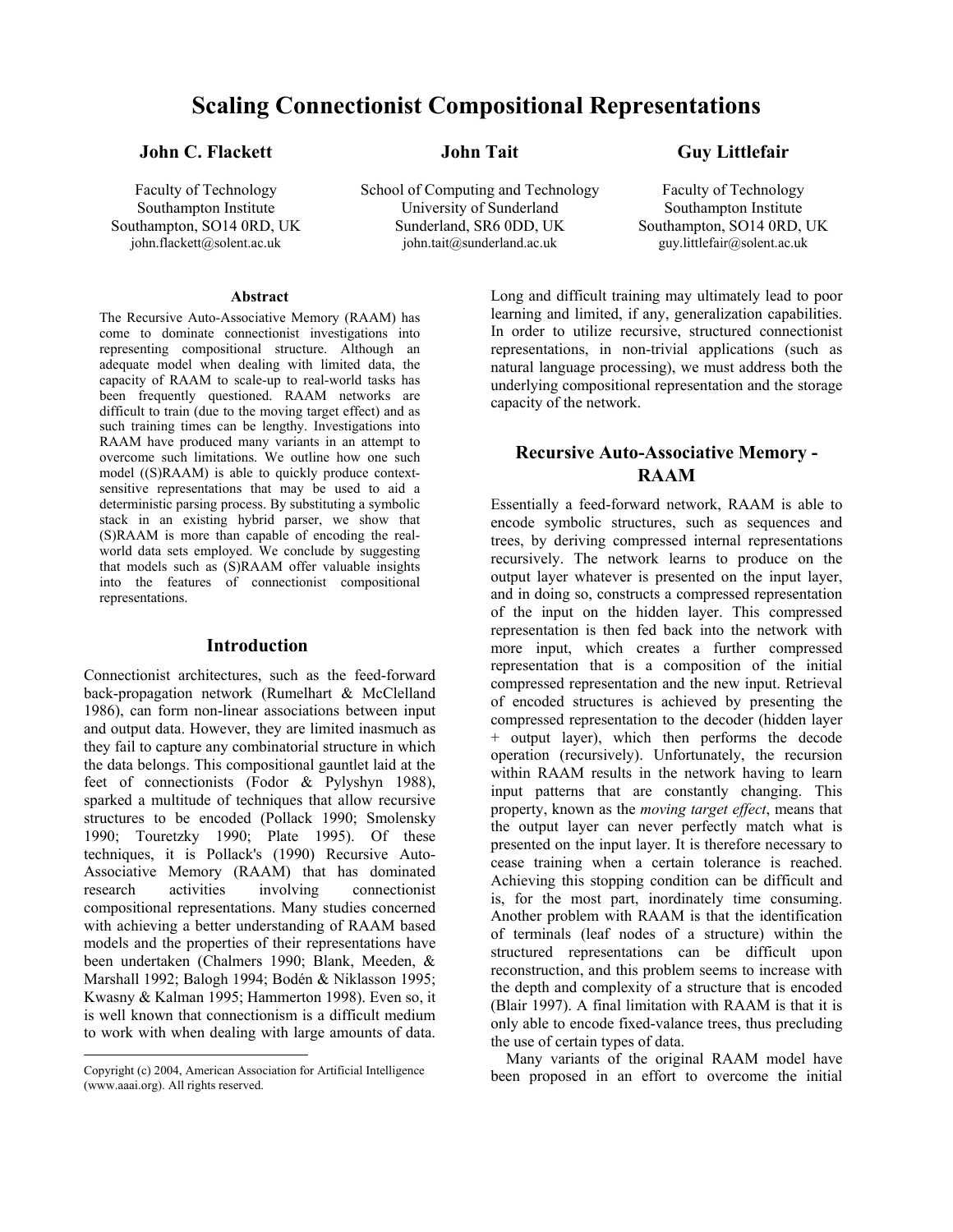shortcomings of the technique. For instance, Sequential RAAM (SRAAM)(Kwasny & Kalman 1995) uses preprocessing to transform any input tree into a sequence. However, although this addresses the fixed-valance constraint and reduces structure complexity it does not resolve the depth issue - indeed, it actually exacerbates the problem. More recent work on RAAM identifies the main failing being with the terminal test (usually a simple distance measure) which, during the decode operation tests to see if the output from a RAAM is a terminal or whether it is a sub-tree representation that requires further decoding. This lead to the development of Infinite RAAM (IRAAM) (Melnik, Levy, & Pollack 2000) which uses fractal geometry to remove the ambiguity of terminal identification and therefore allows much larger data sets to be encoded.

In conclusion, a useful RAAM model would be one that not only has the capacity to encode large amounts of data, but also trains relatively quickly.

### *Simplified***RAAM -(S)RAAM**

Pollack (1990) cited, as a concern for further research into RAAM, the need for:

Developing...a general representational scheme which could be analytically derived for a particular representational task without relying on slow, gradient-descent learning. (p.101)

In an effort to realize this, *Simplified*RAAM ((S)RAAM) was developed (Callan 1996). (S)RAAM offers a simplification to the training of a RAAM by analytically deriving internal network representations via Principal Component Analysis (PCA). The (S)RAAM model derives two matrices which imitate the first and second layers of weights (encoder and decoder) in a RAAM. These are called the *constructor* and *reconstructor* matrices. The constructor matrix in (S)RAAM is basically the set of eigenvectors retained from performing PCA on an initial training matrix<sup>[1](#page-2-0)</sup>. Given the two trees shown in Figure 1 as our data set, we generate the training matrix by replacing all terminals in each of the trees with unique bit patterns. As opposed to RAAM, (S)RAAM does not use an external stack to re-circulate sub-trees back to the input layer therefore we must provide all trees and sub-trees as part of the training matrix (with smaller trees padded with zeros so all initial tree patterns are the same width). PCA is then performed on the training matrix and all principal components retained. The product of the training matrix and eigenvectors is then taken to produce internal (S)RAAM representations for each [sub-]tree. A new training matrix is then defined with

 $\overline{a}$ 



Figure 1: The trees  $((D(AN))(V(P(DN))))$  and (D(A(A(AN)))). A (S)RAAM training representation is generated by performing a breadth-first scan of each tree ((a) and (b)) and replacing each terminal with a unique bit pattern.

any sub-trees being replaced with the internal representation for that sub-tree. PCA is then applied again and the whole process continues until the number of eigenvalues stabilizes. The final set of eigenvectors become the constructor matrix. Since (S)RAAM does not rely on normal gradient decent learning, the amount of time it takes to learn is decreased considerably (as an example, whereas RAAM took approximately 50 minutes to learn a small data set, (S)RAAM took just 1 minute). (S)RAAM exhibits some favorable properties which makes it an interesting vehicle for deriving compositional connectionist representations:

- analytical technique which facilitates representational analysis;
- reliable reconstruction of constituent parts;
- representational width is discovered automatically;
- representations are suited to holistic processing;
- structure generalization can be safely predicted without the need for explicit testing as (S)RAAM generalizes to linear combinations of structures seen during training; and
- no theoretical limit on size of data that may be encoded (only computational limit).

Some of the work that we have carried out to investigate these characteristics is now detailed.

#### **Constituents?**

Experiments outlined in Bodén & Niklasson (1995) can be used to show how it is possible to perform structure sensitive processing on (S)RAAM representations. A set of trees are created using data that is fully representative and complete. These trees contain the six different constituents *a*, *b*, *c*, *d*, *e* and *f* along with a terminating *nil* token. Each constituent is assigned a 1 in-6 binary bit pattern (with *nil* as all zeros). Constituents appear in every possible position in a tree and there are 3 tree structures (left, right or wellbalanced). Each tree may have a depth of either 2 or 3 e.g., the left-balanced tree (((*e nil*)*a*)*c*) with depth 3. This gives a total of 540 unique trees.

<span id="page-2-0"></span><sup>&</sup>lt;sup>1</sup> The reconstructor is an approximate inverse of the constructor therefore we concentrate here on derivation of the constructor.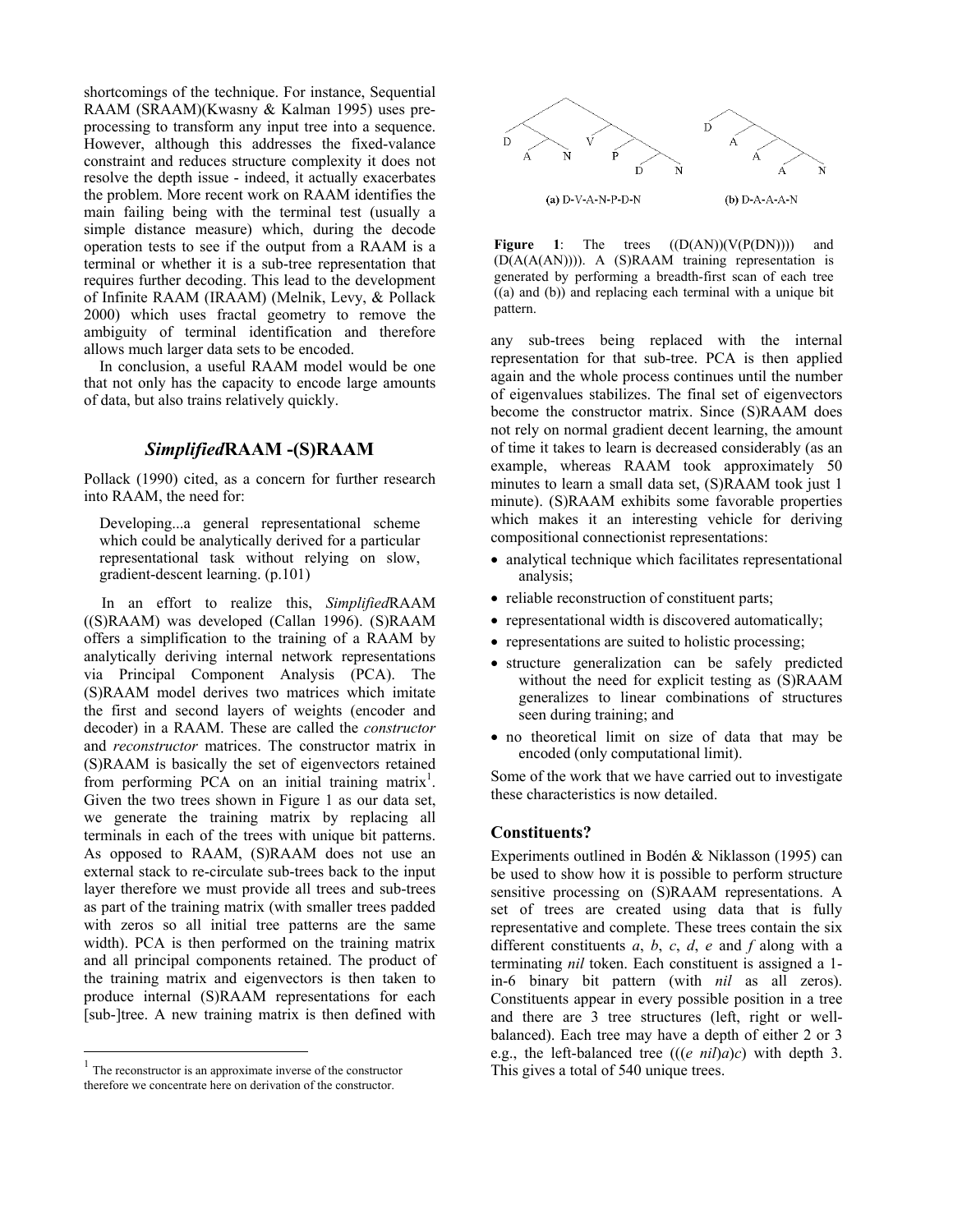In contrast to RAAM, (S)RAAM automatically generates the size of the internal representations determined by the number of principal components (eigenvalues) retained. If all principal components are retained (S)RAAM is a lossless representational scheme. Encoding the 540 trees in (S)RAAM produced a network equivalent of 24x36x24. That is, (S)RAAM derived an internal representation width of 36 elements (24 elements larger than Bodén & Niklasson's RAAM). It is important to note however, that (S)RAAM could fully encode and decode all 540 trees successfully and at the first attempt. Given the same set of data to learn, (S)RAAM creates the same external-to-internal mapping every time therefore, we only needed to train one (S)RAAM to provide a full set of internal representations. To identify the properties encoded within the compositional representations (without decoding), Bodén & Niklasson proposed five different experiments on the set of representations:

**Tree Depth:** determine the depth of an encoded tree,

**Balance:** determine *balance* of a tree,

**Last Leaf:** determine final tree leaf constituent,

**2nd Last Leaf:** determine 2nd to last leaf constituent,

**Initial State:** determine the initial tree state.

To extract the necessary information from the encodings, 10 feed-forward, backpropagation networks were trained to classify the internal (S)RAAM representations according to the feature being tested. Although all the above experiments were carried out (and the results obtained were much more favorable for (S)RAAM than for RAAM) of most relevance (in the context of this paper) is the identification of the Last Leaf constituent. All ten networks correctly learnt the complete training set (300 of the 540 trees). However, upon testing the networks with the remaining  $204$  $204$  trees<sup>2</sup> there were between 31 and 40 misclassifications. It is known that RAAM models dedicate most effort into retaining information about the last item encoded (Pollack 1990; Callan 1996). Considering this, it is surprising that no network was able to fully identify all the last leaf constituents.

To evaluate this failing we looked closely at the representations created by (S)RAAM. Balogh (1994) showed that RAAM representations are localist in nature therefore, it would follow that (S)RAAM representations also exhibit a similar property. Theoretically, it should be possible to isolate the particular elements of an internal representation, which go to form individual constituents. The question is how?

The answers lies in analysis of (S)RAAMs constructor. A clue as to which elements in an internal

 $\overline{a}$ 

representation make up a constituent is given in the form of a large weighting in the constructor matrix. From close analysis we can identify which elements in an (S)RAAM representation must be present for the last terminal to be fully reconstructed. For example, to be able to recover the terminal *c* from the internal representation for the tree  $(((nil b)d)c)$ , the elements 1, 5, 7, 8, 11 and 21 are required. This means that all the information about the *c* terminal is held in these six elements of the (S)RAAM representation for the whole tree. This makes it possible to extract terminal representations analytically (see Flackett (1998) for full experimental details and results). However, using simple vector subtraction is an easier method to produce an internal (S)RAAM representation for an encoded terminal. For instance, if we encode the sentence *The man put money in the bank*, we can extract an internal representation for the word *bank* by subtracting the encoded sub-tree representation for *The man put money in the* from the original representation. Interestingly, the resulting representation is context sensitive. Using spatial similarity measures (i.e., clustering) of extracted terms, we can show that tokens used in similar contexts have similar representations. In a nutshell, it is possible to extract some kind of semantic information from both trees and tokens encoded in (S)RAAM. This work indicates that (S)RAAM provides us with useful strategy(s) with which to investigate connectionist compositional representations.

### **Scaling (S)RAAM**

As a technique for qualitative analysis of RAAM based models, (S)RAAM proves to be a practical approach and provides a mechanism that is both fast and reliable. However, in order for it to be a useful technique that connectionists may actually apply (rather than just a reductionist tool), the ability to scale-up to large data sets is of the utmost importance. One area in which the capacity to encode large amounts of data can be tested, is in natural language processing (NLP).

Using an annotated natural language corpora, Tepper (Tepper, Powell, & Palmer-Brown 2002) presented a hybrid, connectionist, deterministic, shift-reduce parser. This architecture (shown in Figure 2) parses in a rightto-left fashion and consists of the following modules:

- **RLD:** right-to-left delimiter. Recurrent network that identifies the start of a phrase to be reduced.
- **LRD:** left-to-right delimiter. Recurrent network that identifies the end of a phrase to be reduced.
- **PSR:** feed-forward network that reduces the group of words (identified above) to the appropriate phrase.
- **Input Stack:** pre-tagged sentence to be parsed. Words are 'popped' to the RLD and reduced phrases 'pushed' from the PSR.

<span id="page-3-0"></span> $2$  You cannot test for the existence of last leaf constituent(s) with well-balanced trees therefore they are removed from the data set.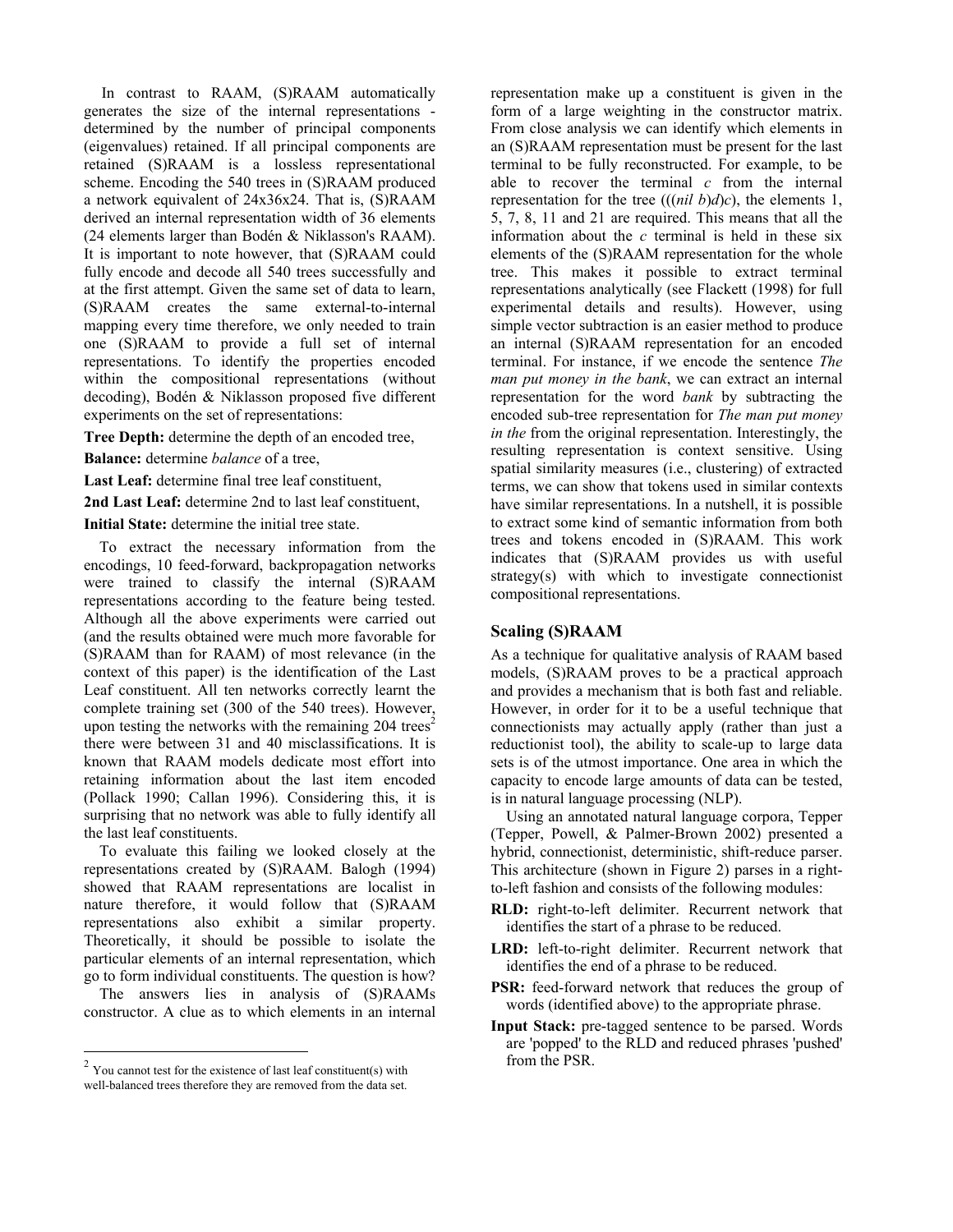

**Figure 2:** Tepper's shift-reduce, hybrid parsing architecture. Taken from (Tepper, Powell, & Palmer-Brown 2002, p.98).

- **Tag Database:** a list of all possible words and phrases and their associated bit-pattern representations.
- **Scheduler:** controls the transfer of data around the parser.
- **Parse Stack:** used to hold the current state of the parse. Reductions made by the PSR are stored in this module.

The stacks, database and scheduler are all symbolic components, whilst the RLD, LRD and PSR are connectionist modules. The implementation of a traditional stack to maintain the current parse state (Parse Stack) is justified by Tepper on the grounds that

...existing connectionist approaches to structure representation...have not been shown to generalize effectively [and]...do not offer significant advantages over symbolic approaches. (p.97)

We disagree and argue that (S)RAAM representations lend themselves well to the task of shiftreduce parsing and may replace the Parse Stack in the current architecture. Substituting the traditional symbolic component for (S)RAAM in maintaining the current parse state, removes the requirement for a profusion of stack operations (pushes and pops) during the parsing process. The PSR can be taught to output an internal (S)RAAM representation that models the required reduction of terms. More importantly these internal representations carry context sensitive information that may be used by the parser (RLD, LRD and PSR) to aid the deterministic parsing process. Instead of re-circulating meaningless symbolic tokens back onto the Input Stack, internal (S)RAAM representations may be employed.

In the first instance however, we need to ensure (S)RAAM is capable of encoding the necessary amount of data required for the application. Tepper makes use of the Lancaster Parsed Corpus (LPC) (Garside & Varadi 1987) with a training set of 654 sentences (a total of 3706 unique trees and sub-trees). (S)RAAM succeeded in learning the data perfectly, converging in just under two weeks. This task would be unthinkable with a conventional RAAM network. On the face of it, the initial stage of scaling (S)RAAM seems complete.

The results presented throughout this paper indicate that (a) meaningful, context-sensitive, compositional, connectionist representations, offer advantages over traditional symbolic approaches, and (b) using realworld data (S)RAAM is able to learn effectively enough to be a useful module in a hybrid parsing architecture. However, certain obstacles remain. The internal representations generated by (S)RAAM are ~1800 elements in length. This obviously poses problems for other networks that attempt to make use of them e.g., LRD, RLD and PSR. Although it is possible to reduce the length of the representations by 'dropping' minor components, it is unclear what effect this actually has on the learning and generalization capabilities when dealing with large data sets. Certainly, initial input encodings play a major part in how (S)RAAM learns (in both time and resources). We are currently investigating whether it is possible to encourage (S)RAAM to represent data structures in a more compact manner by paying close attention to the input.

### **Compositionality and (S)RAAM**

Since the inception of (S)RAAM, there has been little (presented) research detailing the capabilities of the technique. One of the major problems faced by connectionists is the long and difficult training of traditional network approaches. (S)RAAM overcomes this problem by deriving internal compositional representations via PCA. Additionally, the network topology is determined automatically and therefore relieves the practitioner of this (sometimes) difficult design task. Incorporating (S)RAAM in an existing parsing framework, allows us to measure the benefits of utilizing structured connectionist representations in place of traditional symbolic techniques. The ability to scale-up to real-world data may also be evaluated. Additionally, if we are to fully understand the features of connectionist generated compositional representations then we need a mechanism that facilitates low-level investigation. (S)RAAM provides one such approach.

### **References**

Balogh, I. L. 1994. An analysis of a connectionist internal representation: Do RAAM networks produce truly distributed representations? Ph.D. Dissertation, New Mexico State University, Las Cruces, NM.

Blair, A. 1997. Scaling-up RAAMs. Tech. Report CS-97-192, University of Brandeis.